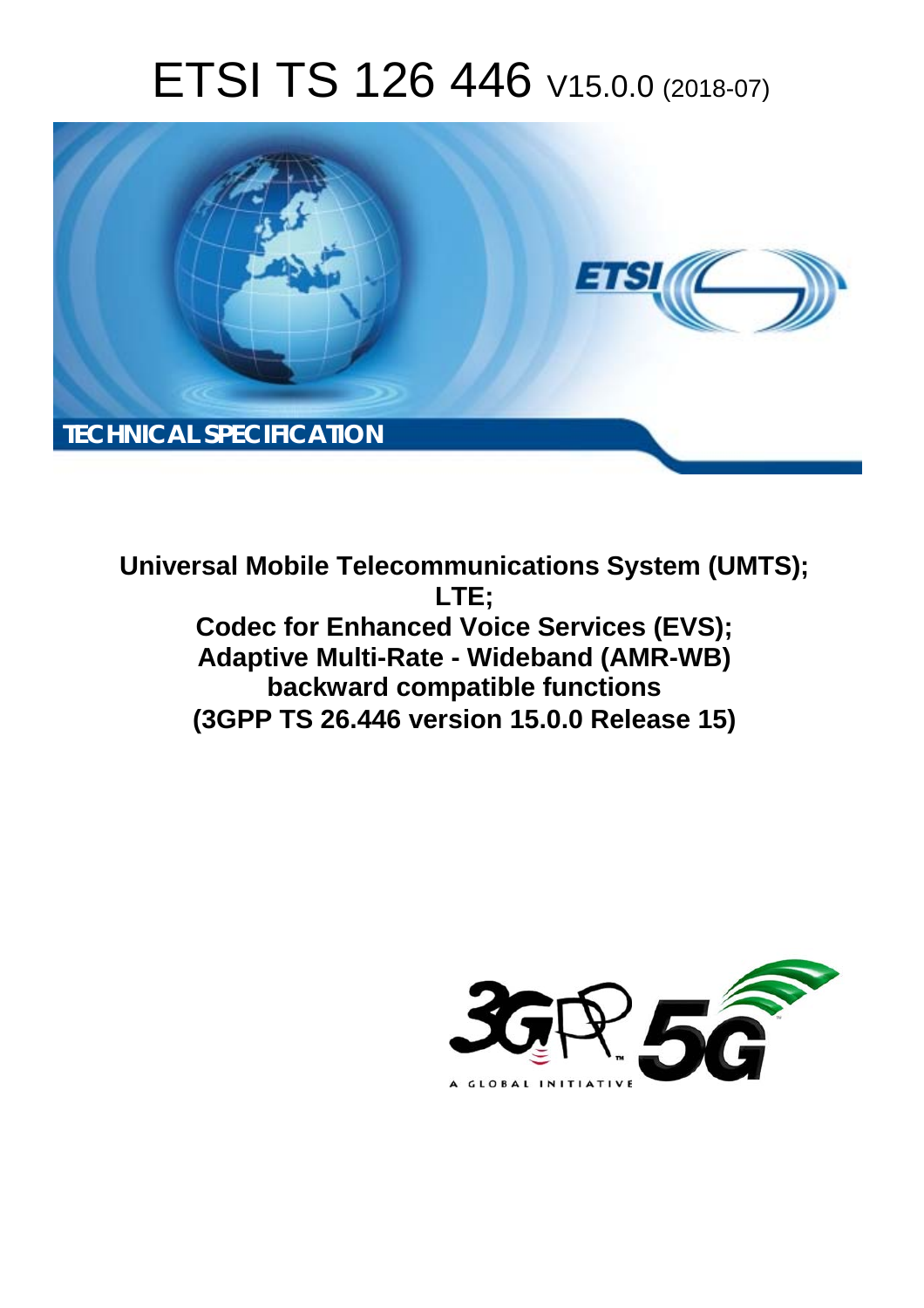Reference RTS/TSGS-0426446vf00

> Keywords LTE,UMTS

#### *ETSI*

#### 650 Route des Lucioles F-06921 Sophia Antipolis Cedex - FRANCE

Tel.: +33 4 92 94 42 00 Fax: +33 4 93 65 47 16

Siret N° 348 623 562 00017 - NAF 742 C Association à but non lucratif enregistrée à la Sous-Préfecture de Grasse (06) N° 7803/88

#### *Important notice*

The present document can be downloaded from: <http://www.etsi.org/standards-search>

The present document may be made available in electronic versions and/or in print. The content of any electronic and/or print versions of the present document shall not be modified without the prior written authorization of ETSI. In case of any existing or perceived difference in contents between such versions and/or in print, the only prevailing document is the print of the Portable Document Format (PDF) version kept on a specific network drive within ETSI Secretariat.

Users of the present document should be aware that the document may be subject to revision or change of status. Information on the current status of this and other ETSI documents is available at <https://portal.etsi.org/TB/ETSIDeliverableStatus.aspx>

If you find errors in the present document, please send your comment to one of the following services: <https://portal.etsi.org/People/CommiteeSupportStaff.aspx>

#### *Copyright Notification*

No part may be reproduced or utilized in any form or by any means, electronic or mechanical, including photocopying and microfilm except as authorized by written permission of ETSI. The content of the PDF version shall not be modified without the written authorization of ETSI. The copyright and the foregoing restriction extend to reproduction in all media.

> © ETSI 2018. All rights reserved.

**DECT**TM, **PLUGTESTS**TM, **UMTS**TM and the ETSI logo are trademarks of ETSI registered for the benefit of its Members. **3GPP**TM and **LTE**TM are trademarks of ETSI registered for the benefit of its Members and of the 3GPP Organizational Partners. **oneM2M** logo is protected for the benefit of its Members.

**GSM**® and the GSM logo are trademarks registered and owned by the GSM Association.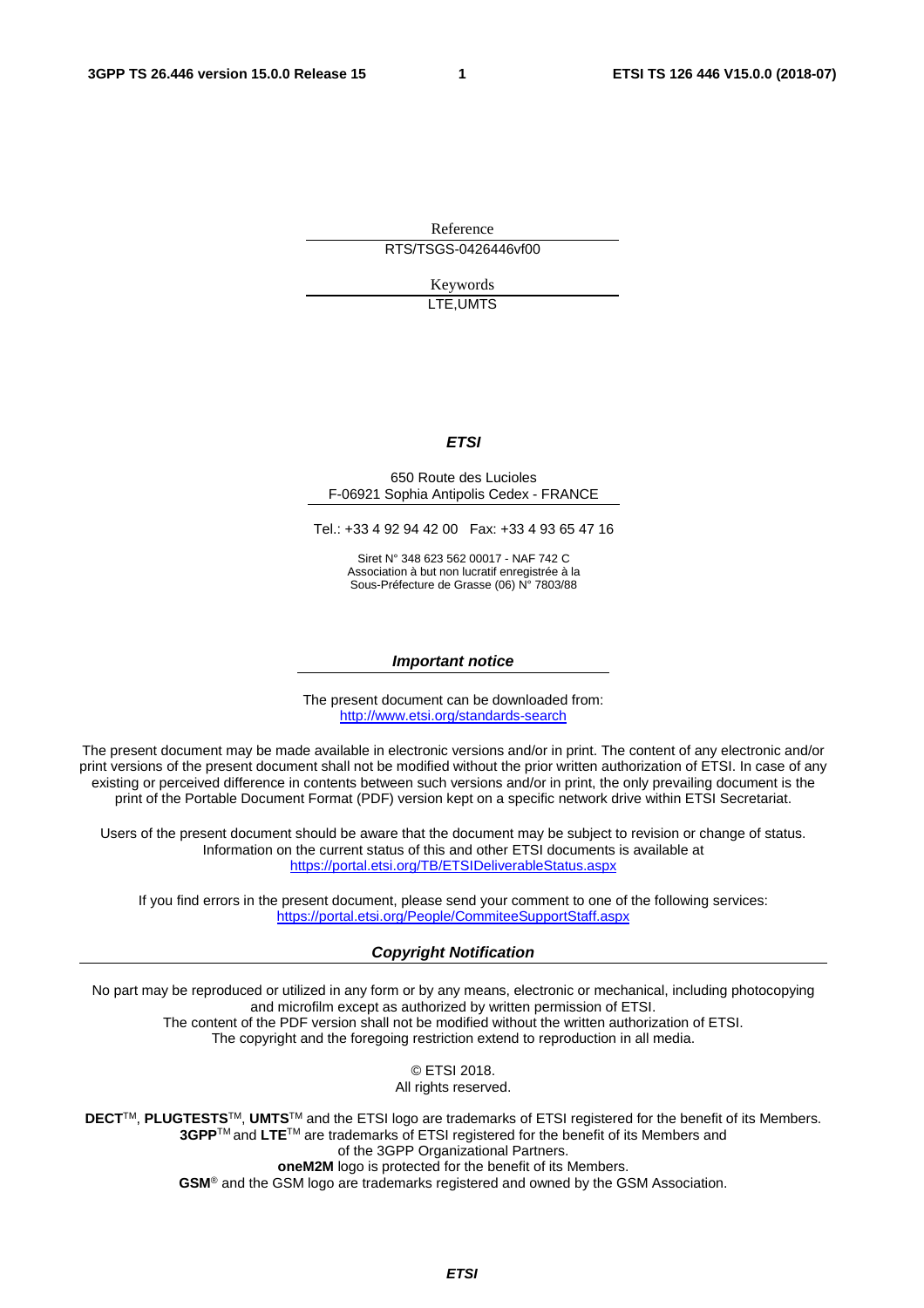#### Intellectual Property Rights

#### Essential patents

IPRs essential or potentially essential to normative deliverables may have been declared to ETSI. The information pertaining to these essential IPRs, if any, is publicly available for **ETSI members and non-members**, and can be found in ETSI SR 000 314: *"Intellectual Property Rights (IPRs); Essential, or potentially Essential, IPRs notified to ETSI in respect of ETSI standards"*, which is available from the ETSI Secretariat. Latest updates are available on the ETSI Web server ([https://ipr.etsi.org/\)](https://ipr.etsi.org/).

Pursuant to the ETSI IPR Policy, no investigation, including IPR searches, has been carried out by ETSI. No guarantee can be given as to the existence of other IPRs not referenced in ETSI SR 000 314 (or the updates on the ETSI Web server) which are, or may be, or may become, essential to the present document.

#### **Trademarks**

The present document may include trademarks and/or tradenames which are asserted and/or registered by their owners. ETSI claims no ownership of these except for any which are indicated as being the property of ETSI, and conveys no right to use or reproduce any trademark and/or tradename. Mention of those trademarks in the present document does not constitute an endorsement by ETSI of products, services or organizations associated with those trademarks.

#### Foreword

This Technical Specification (TS) has been produced by ETSI 3rd Generation Partnership Project (3GPP).

The present document may refer to technical specifications or reports using their 3GPP identities, UMTS identities or GSM identities. These should be interpreted as being references to the corresponding ETSI deliverables.

The cross reference between GSM, UMTS, 3GPP and ETSI identities can be found under [http://webapp.etsi.org/key/queryform.asp.](http://webapp.etsi.org/key/queryform.asp)

#### Modal verbs terminology

In the present document "**shall**", "**shall not**", "**should**", "**should not**", "**may**", "**need not**", "**will**", "**will not**", "**can**" and "**cannot**" are to be interpreted as described in clause 3.2 of the [ETSI Drafting Rules](https://portal.etsi.org/Services/editHelp!/Howtostart/ETSIDraftingRules.aspx) (Verbal forms for the expression of provisions).

"**must**" and "**must not**" are **NOT** allowed in ETSI deliverables except when used in direct citation.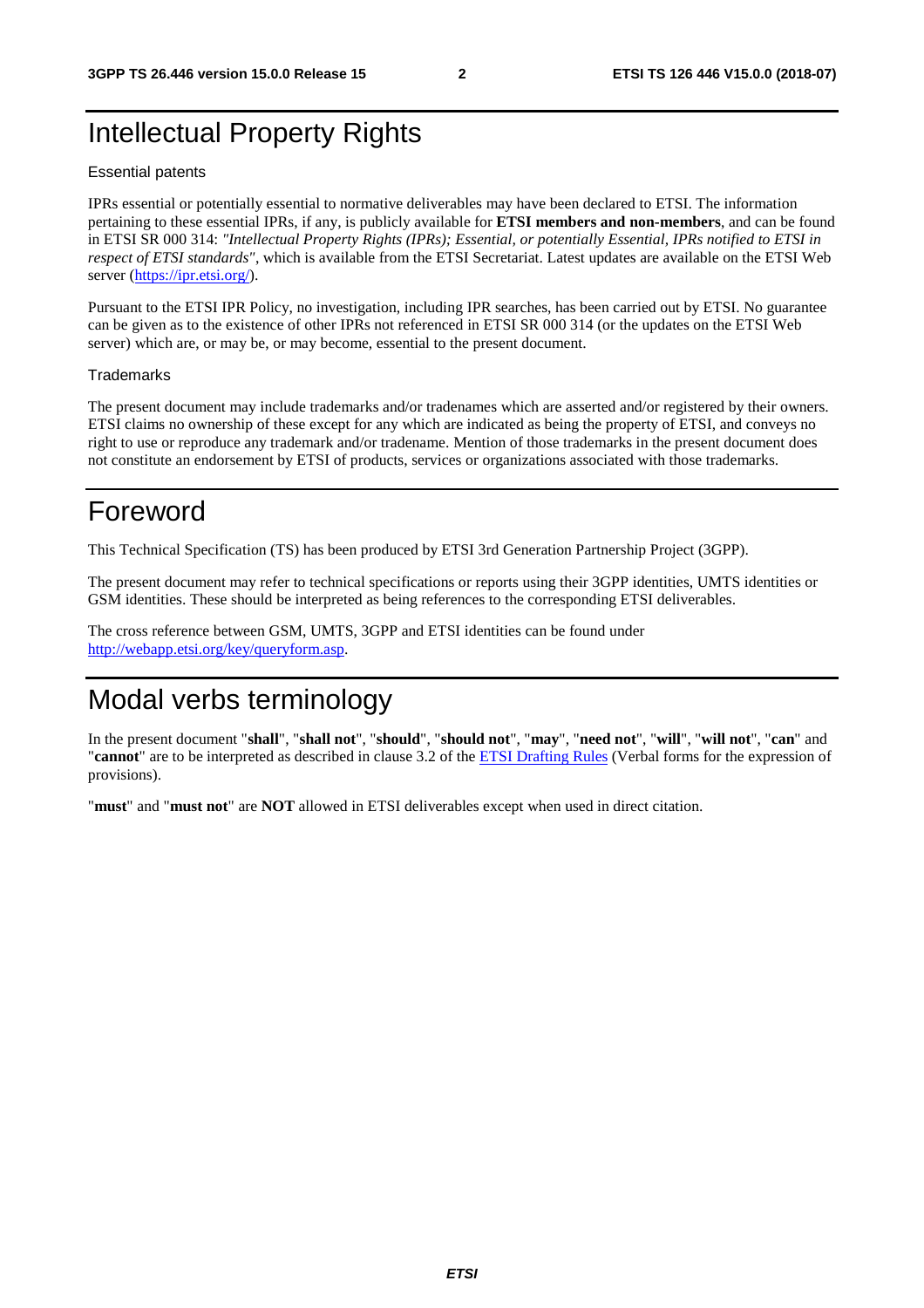## Contents

| 1                             |                                                                             |  |  |  |  |  |  |
|-------------------------------|-----------------------------------------------------------------------------|--|--|--|--|--|--|
| 2                             |                                                                             |  |  |  |  |  |  |
| 3                             |                                                                             |  |  |  |  |  |  |
| $\overline{4}$                |                                                                             |  |  |  |  |  |  |
| 5                             |                                                                             |  |  |  |  |  |  |
| 6                             |                                                                             |  |  |  |  |  |  |
| $\tau$                        |                                                                             |  |  |  |  |  |  |
| 8                             |                                                                             |  |  |  |  |  |  |
| 9                             |                                                                             |  |  |  |  |  |  |
| 10                            |                                                                             |  |  |  |  |  |  |
| 11                            | AMR-WB backward compatible frame structure and interface to Iu, Uu, and Nb7 |  |  |  |  |  |  |
| <b>Annex A (informative):</b> |                                                                             |  |  |  |  |  |  |
|                               |                                                                             |  |  |  |  |  |  |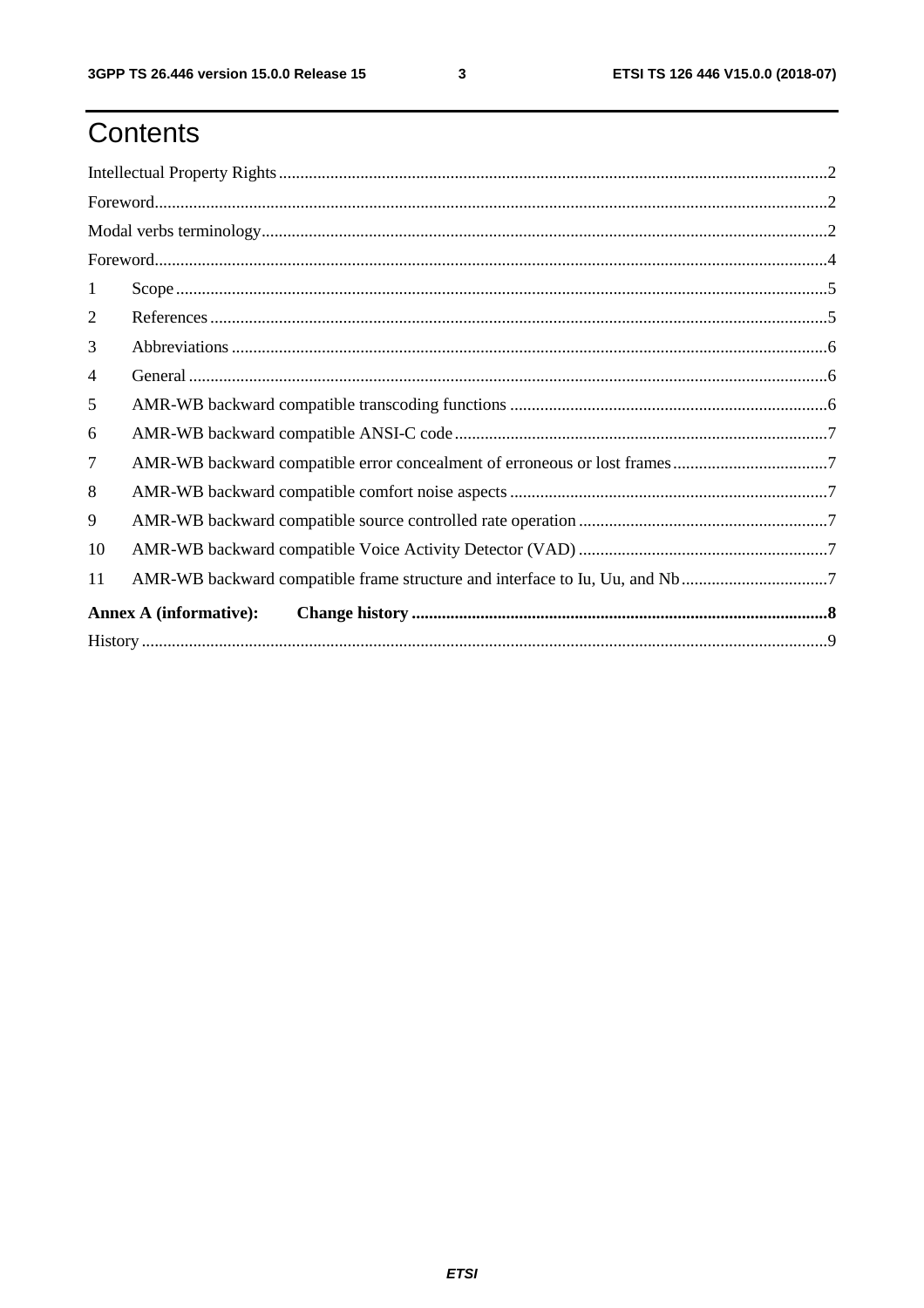#### Foreword

This Technical Specification has been produced by the 3rd Generation Partnership Project (3GPP).

The contents of the present document are subject to continuing work within the TSG and may change following formal TSG approval. Should the TSG modify the contents of the present document, it will be re-released by the TSG with an identifying change of release date and an increase in version number as follows:

Version x.y.z

where:

- x the first digit:
	- 1 presented to TSG for information;
	- 2 presented to TSG for approval;
	- 3 or greater indicates TSG approved document under change control.
- y the second digit is incremented for all changes of substance, i.e. technical enhancements, corrections, updates, etc.
- z the third digit is incremented when editorial only changes have been incorporated in the document.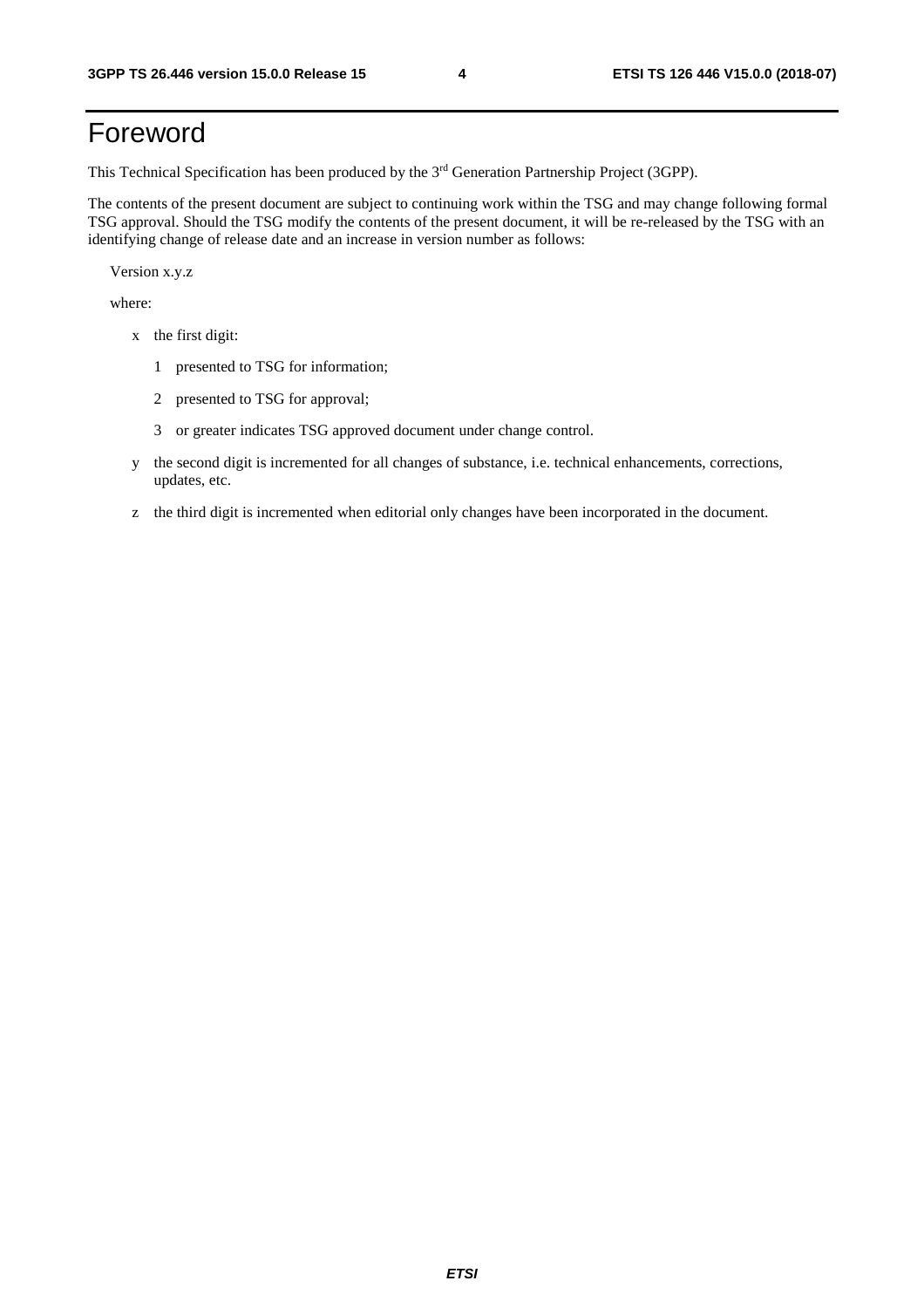#### 1 Scope

The present document specifies the AMR-WB backward compatible functions of the EVS codec.

The present document is a high level overview of the functionality with reference to the Codec Detailed Algorithmic Description where the functionality is specified in detail.

### 2 References

The following documents contain provisions which, through reference in this text, constitute provisions of the present document.

- References are either specific (identified by date of publication, edition number, version number, etc.) or non-specific.
- For a specific reference, subsequent revisions do not apply.
- For a non-specific reference, the latest version applies. In the case of a reference to a 3GPP document (including a GSM document), a non-specific reference implicitly refers to the latest version of that document *in the same Release as the present document*.
- [1] 3GPP TR 21.905: "Vocabulary for 3GPP Specifications".
- [2] 3GPP TS 26.445: "Codec for Enhanced Voice Services (EVS); Codec Detailed Algorithmic Description".
- [3] 3GPP TS 26.442: " Codec for Enhanced Voice Services (EVS); ANSI C code (fixed-point)".
- [4] 3GPP TS 26.443: " Codec for Enhanced Voice Services (EVS); ANSI C code (floating-point)".
- [5] 3GPP TS 26.444: " Codec for Enhanced Voice Services (EVS); Test Sequences".
- [6] 3GPP TS 26.447: " Codec for Enhanced Voice Services (EVS); Error Concealment of Lost Packets".
- [7] 3GPP TS 26.448: " Codec for Enhanced Voice Services (EVS); Jitter Buffer Management".
- [8] 3GPP TS 26.449: " Codec for Enhanced Voice Services (EVS); Comfort Noise Generation (CNG) Aspects".
- [9] 3GPP TS 26.450: " Codec for Enhanced Voice Services (EVS); Discontinuous Transmission  $(DTX)$ ".
- [10] 3GPP TS 26.451: " Codec for Enhanced Voice Services (EVS); Voice Activity Detection (VAD)".
- [11] 3GPP TS 26.171: "Speech codec speech processing functions; Adaptive Multi-Rate Wideband (AMR-WB) speech codec; General description".
- [12] 3GPP TS 26.173: "ANSI-C code for Adaptive Multi-Rate Wideband (AMR-WB) speech codec".
- [13] 3GPP TS 26.190: "Speech codec speech processing functions; Adaptive Multi-Rate Wideband (AMR-WB) speech codec; Transcoding functions".
- [14] 3GPP TS 26.191: "Speech codec speech processing functions; Adaptive Multi-Rate Wideband (AMR-WB) speech codec; Error concealment of erroneous or lost frames".
- [15] 3GPP TS 26.192: "Speech codec speech processing functions; Adaptive Multi-Rate Wideband (AMR-WB) speech codec; Comfort noise aspects ".
- [16] 3GPP TS 26.193: "Speech codec speech processing functions; Adaptive Multi-Rate Wideband (AMR-WB) speech codec; Source controlled rate operation".
- [17] 3GPP TS 26.194: "Speech codec speech processing functions; Adaptive Multi-Rate Wideband (AMR-WB) speech codec; Voice Activity Detector (VAD)".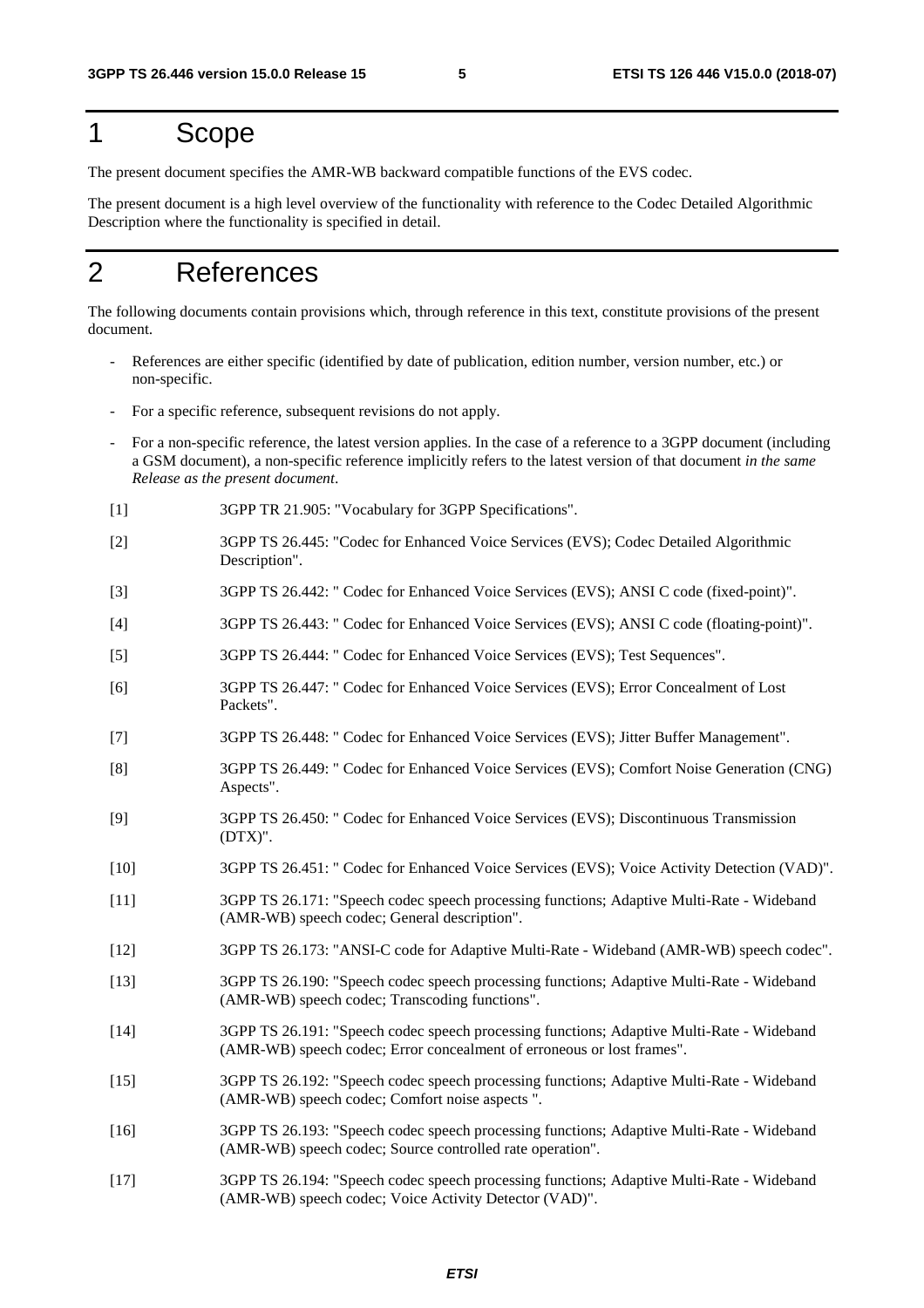- [18] 3GPP TS 26.201: "Speech codec speech processing functions; Adaptive Multi-Rate Wideband (AMR-WB) speech codec; Frame structure".
- [19] 3GPP TS 26.202: "Speech codec speech processing functions; Adaptive Multi-Rate Wideband (AMR-WB) speech codec; Interface to Iu, Uu, and Nb".
- [20] 3GPP TS 26.204: "Speech codec speech processing functions; Adaptive Multi-Rate Wideband (AMR-WB) speech codec; ANSI-C code".
- [21] IETF RFC 4867: "RTP Payload Format and File Storage Format for the Adaptive Multi-Rate (AMR) and Adaptive Multi-Rate Wideband (AMR-WB) Audio Codecs".

#### 3 Abbreviations

For the purposes of the present document, the abbreviations given in TR 21.905 [1] and the following apply. An abbreviation defined in the present document takes precedence over the definition of the same abbreviation, if any, in TR 21.905 [1].

| Adaptive Multi Rate Wideband (codec) |
|--------------------------------------|
| <b>Comfort Noise Generator</b>       |
| Discontinuous Transmission           |
| <b>Enhanced Voice Services</b>       |
| Fullband                             |
| Interoperable                        |
| Jitter Buffer Management             |
| Narrowband                           |
| <b>Silence Insertion Descriptor</b>  |
| Super Wideband                       |
| Voice Activity Detection             |
| Wideband                             |
|                                      |

#### 4 General

The EVS coder provides enhanced AMR-WB backward compatible operation over all nine source bit rates from 6.6 kbit/s to 23,85 kbit/s, including AMR-WB backward compatible DTX operation. This backward compatible operation is referred to AMR-WB interoperable (AMR-WB IO).

Frames generated by an EVS AMR-WB IO encoder can be decoded by an AMR-WB decoder, without the need for transcoding. Correspondingly, frames generated by an AMR-WB encoder can be decoded by an EVS AMR-WB IO decoder, without the need for transcoding.

In addition to encoder and decoder enhancements, the AMR-WB backward compatible functions in the EVS coder provide the following extra functionalities compared to the AMR-WB coder specified in [11] to [17] and [20]:

- Support of input and output sampling frequencies other than 16 kHz (i.e. 8, 32, 48 kHz)
- Inclusion of jitter buffer management for AMR-WB backward compatible functions
- Switching between AMR-WB IO bit rates and primary EVS bit rates at any 20 ms speech frame boundary

The present document is mandatory for implementation in all network entities and UEs supporting the EVS codec.

In the case of discrepancy between the EVS codec backward compatible functions described in the present document and its ANSI-C code specification contained in [3] the procedure defined by [3] prevails. In the case of discrepancy between the procedure described in the present document and its ANSI-C code specification contained in [4] the procedure defined by [4] prevails.

#### 5 AMR-WB backward compatible transcoding functions

The AMR-WB backward compatible transcoding functions of the EVS coder are described in [2].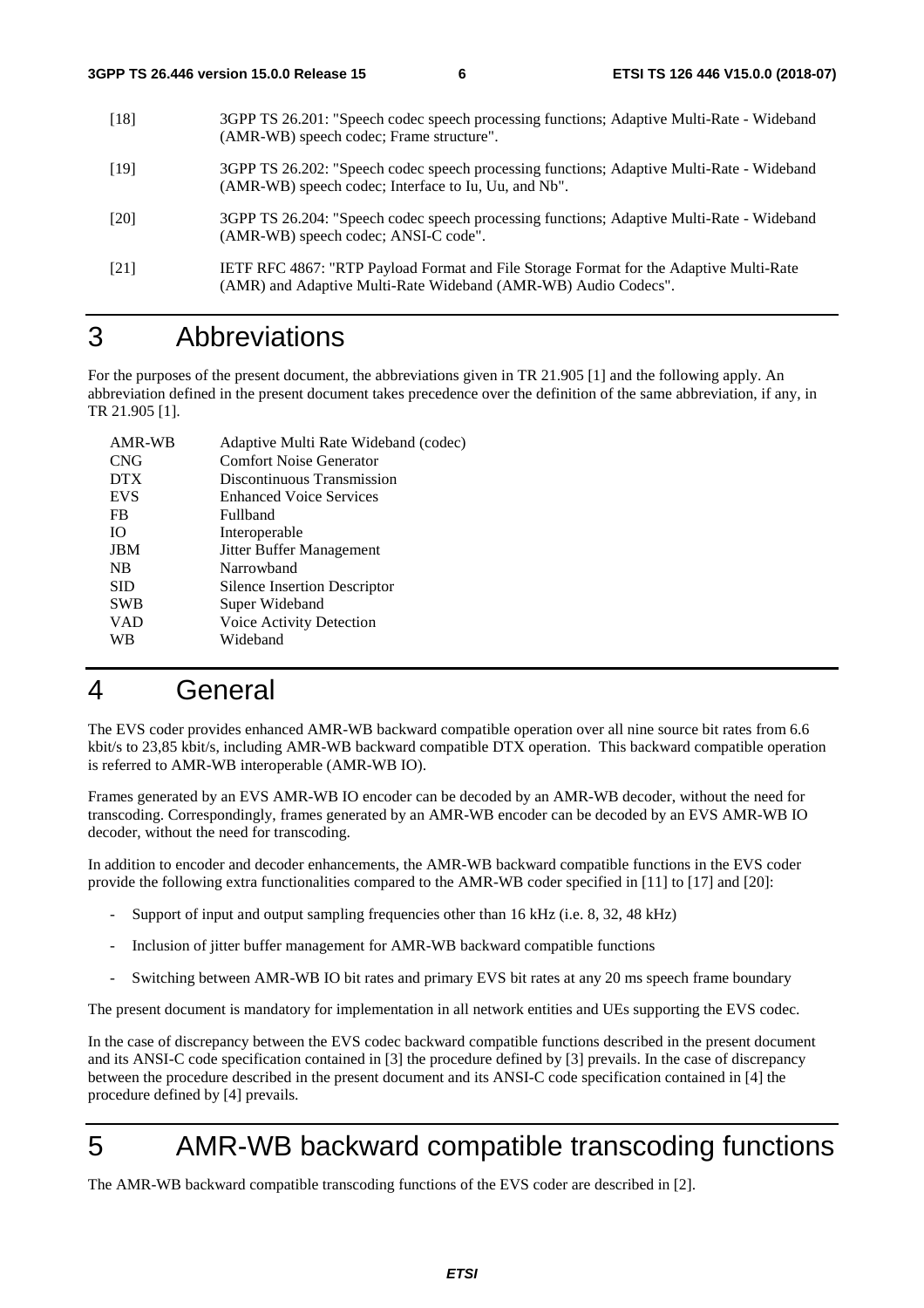#### 6 AMR-WB backward compatible ANSI-C code

The ANSI C-code of the EVS codec, including backward compatible functions, is described in [3] for fixed point arithmetic operation and is described in [4] for floating point arithmetic operation.

### 7 AMR-WB backward compatible error concealment of erroneous or lost frames

The EVS coder AMR-WB backward compatible error concealment of erroneous or lost frames is described in [2] and [7].

### 8 AMR-WB backward compatible comfort noise aspects

The AMR-WB backward compatible comfort noise aspects of EVS coder are described in [2].

#### 9 AMR-WB backward compatible source controlled rate operation

The EVS coder AMR-WB backward compatible source controlled rate operation of the Enhanced Voice Services codec is defined in [2]. This DTX operation is compliant with [16].

### 10 AMR-WB backward compatible Voice Activity Detector (VAD)

The AMR-WB backward compatible VAD function of EVS coder is described in [2] and [10].

The VAD algorithm description is detailed in [2], and the corresponding C-code is defined in [3] and [4].

### 11 AMR-WB backward compatible frame structure and interface to Iu, Uu, and Nb

The EVS coder AMR-WB backward compatible part of the EVS coder supports the formats (IF1, IF2, MIME, RFC 4867 [21]) defined in [18] and [19].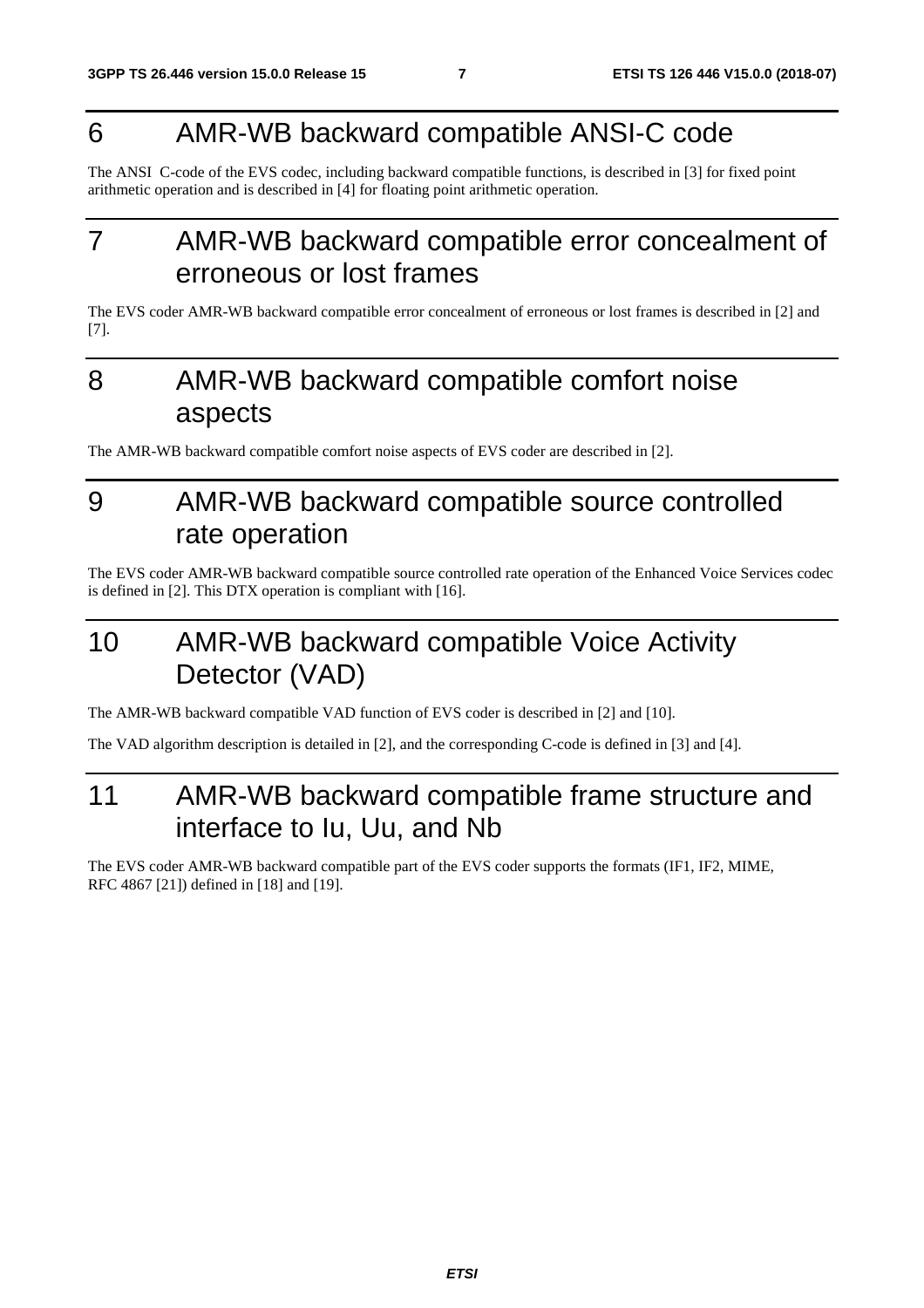### Annex A (informative): Change history

| <b>Change history</b> |    |                |            |  |                                      |        |            |
|-----------------------|----|----------------|------------|--|--------------------------------------|--------|------------|
| <b>Date</b>           |    | TSG # TSG Doc. | <b>ICR</b> |  | <b>Rev Subiect/Comment</b>           | Old    | <b>New</b> |
| 2014-09               | 65 | ISP-140461     |            |  | Presented at TSG SA#65 for approvaal |        | 1.0.0      |
| 2014-09               | 65 |                |            |  | Approved at TSG SA#65                | 1.0.0  | 12.0.0     |
| 2015-12               | 70 |                |            |  | Version for Release 13               | 12.0.0 | 13.0.0     |
|                       |    |                |            |  |                                      |        |            |

| <b>Change history</b> |         |             |            |  |  |                         |                |  |
|-----------------------|---------|-------------|------------|--|--|-------------------------|----------------|--|
| <b>Date</b>           | Meeting | <b>TDoc</b> | <b>ICR</b> |  |  | Rev Cat Subject/Comment | <b>New</b>     |  |
|                       |         |             |            |  |  |                         | <b>version</b> |  |
| 2017-03               | 75      |             |            |  |  | Version for Release 14  | 14.0.0         |  |
| 2018-06               | 80      |             |            |  |  | Version for Release 15  | 15.0.0         |  |